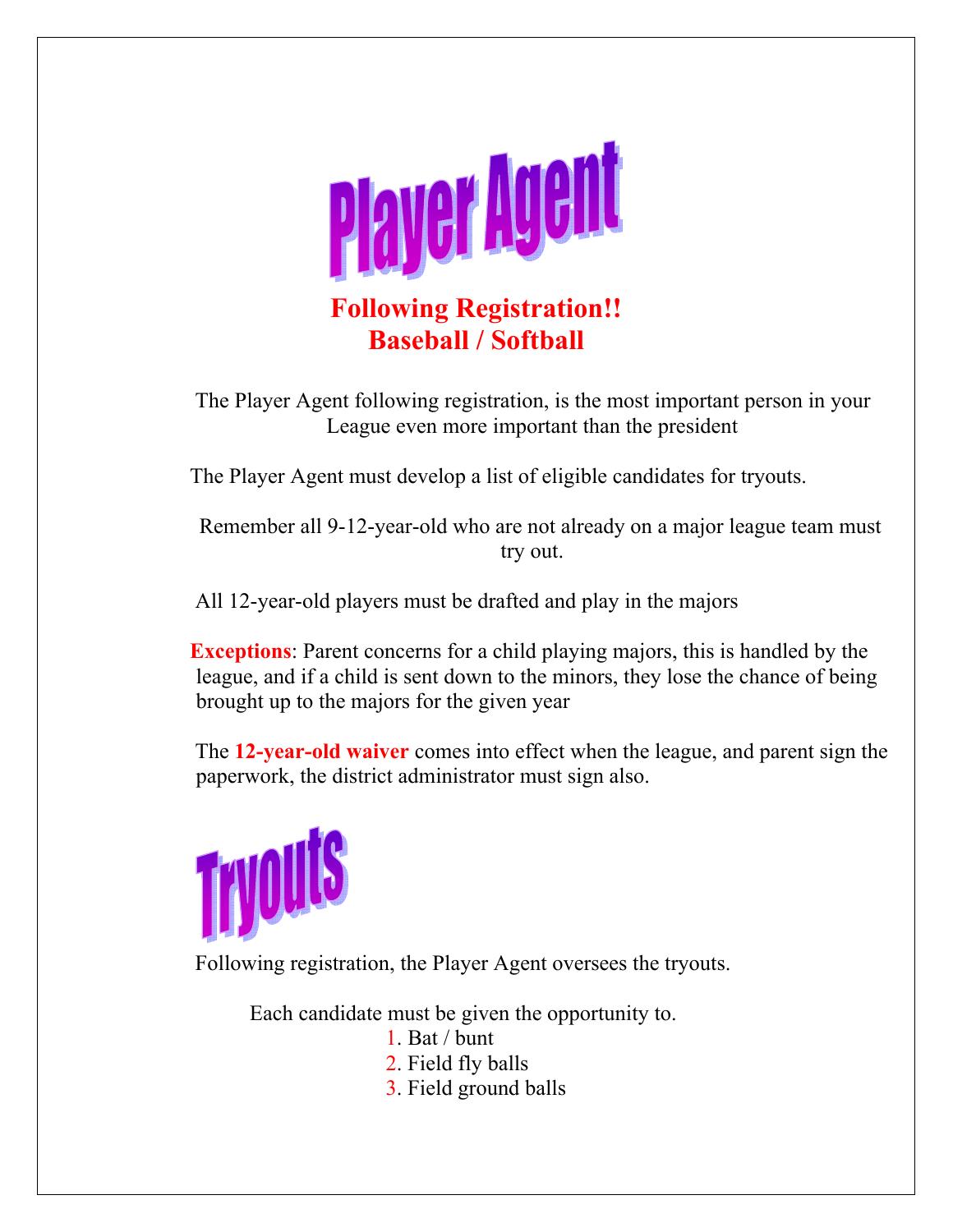4. Throw / pitch 5. Run All these areas should be done within the same age level 6/7/8, 8/9/10, 10/11/12, etc. Each skill will be graded 1 through 5 A total of 25 points is the highest score a player can receive Usually candidates scoring between 15 and 25 points are considered major league eligible 10/11/12

Tryouts: a player must attend 50% of the tryouts



The day of the draft the Player Agent is the most important person in the room. He or she goes over the rules and regulations before the draft begins, answers any and all questions that may come up.

## **Typical ways a team is developed:**

**Conventional method**: Last place team picks first, always trying to get the teams even in number of 12-year-old, 11-year-old, 10-year-old players. The player agent needs to look closely at the age groups, always looking for parody.

**Re Draft:** last year's players get drafted first, then draft the new players, under this method again last place team picks first. Again, the player agent needs to look closely at the age groups, always looking for parody. Getting the teams as close as possible in age groups.

**Blind Draft:** Names are drawn blind by last year's finish, coaches are drawn form a hat, for a team, then trades happen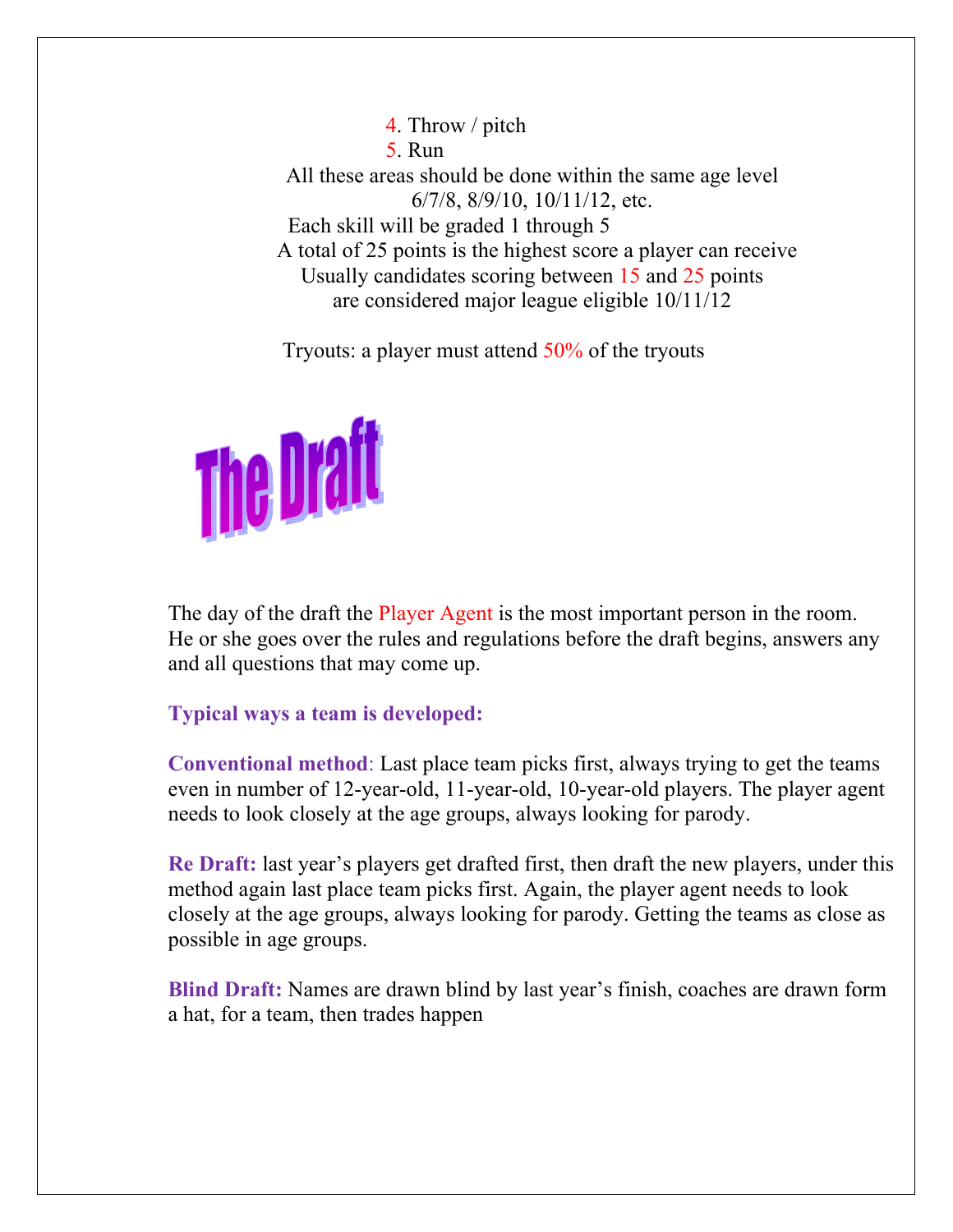## Let's go over some of the normal rules

- 1. Reverse order of last year team standings
- 2. Brothers and Sisters must go in the first 3 rounds
- 3. Managers Child must be taken in the first 3 5 rounds a. Age 12 – within first 3 rounds

b. Age  $11 -$  " " 4 c. Age  $10/9 -$  " "  $5 -$ "

**The guidelines for the Draft and Options can be found on page: 251 - 263 of the rule books.** 

**A power point version can be found on Little League. org under forms and publications** 

**Trading Players:** happen only after the draft; this is with approval of the player agent, manager, and board of directors. This is usually due to a request by a parent or a coach. Problems of this nature should be in writing and viewed by the board of directors. When a trade is going to happen, the trade must be made on as best that can be done for player for player

Note: Coaches should be picked after the draft is completed, **then** players may be traded. This can usually be done a few different ways, age, talent, position, etc.

**Following the draft, the Player Agent is not done they are still in High Geer** 

Once teams have been picked and trading is finished the Player Agent must make sure these simple rules are followed

The coach calls all the team players and informs them they have been selected to his or her team.

The coach talks to the parent, introduces himself and gives a quick overview of his practice schedule and his expectations of the players.